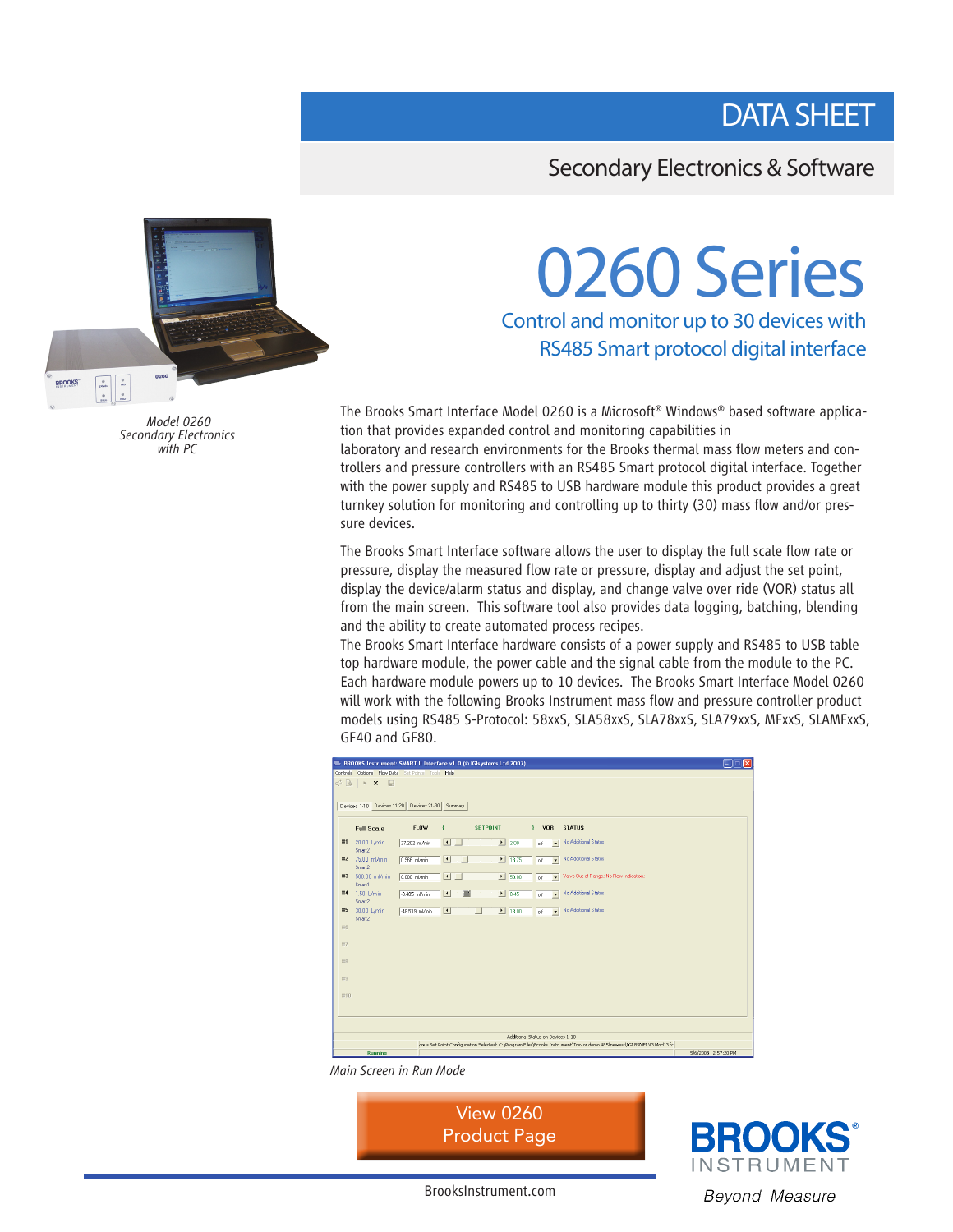| <b>Features</b>                                               | <b>Benefits</b>                                                                                                                                                                                                                                     |  |  |
|---------------------------------------------------------------|-----------------------------------------------------------------------------------------------------------------------------------------------------------------------------------------------------------------------------------------------------|--|--|
| Monitor and provide set point control<br>for up to 30 devices | Eliminates the need for multiple secondary electronics boxes which saves space,<br>simplifies wiring and reduces overall cost.                                                                                                                      |  |  |
| Integrated power supply and RS485                             | Along with software this hardware and cable set provides the user with an easy to converter install<br>"turn key" solution minimizing setup time and headaches.                                                                                     |  |  |
| Data logging                                                  | Allows the user to record, review and graph data.                                                                                                                                                                                                   |  |  |
| Recipe control                                                | Ability to store recipes (i.e. set points and times for each channel). Eliminates the need for<br>operator intervention to adjust setpoints at designated times which in turn improves test or<br>process reliability and productivity.             |  |  |
| Alarm status                                                  | Without changing screens, the user is able to see the device status and read any specific alarm<br>conditions that might exist. If there is an alarm condition, it allows the user to quickly<br>troubleshoot and determine the appropriate action. |  |  |

#### HARDWARE

| Power Input                  | 85-250 Vac, 47-63 Hz                                                                                                                                                                                              |                                                                                                                            |
|------------------------------|-------------------------------------------------------------------------------------------------------------------------------------------------------------------------------------------------------------------|----------------------------------------------------------------------------------------------------------------------------|
| Power Output                 | Voltage: 24 Vdc (-/+10%)<br>Current: 3.5 Amp<br>Will power up to ten (10) Brooks mass flow or pressure control devices                                                                                            |                                                                                                                            |
| Power On/Off                 | Rocker switch on panel                                                                                                                                                                                            |                                                                                                                            |
| Fuse                         | Back panel accessible 2.5 Amp Anti-surge, 5 x 20 mm                                                                                                                                                               |                                                                                                                            |
| Signal Input/Output          | RS485 "S" Protocol (HART Command Set)                                                                                                                                                                             |                                                                                                                            |
| <b>Status LEDs</b>           | Four (4) status LEDs located on the front panel<br>Functionality: 24 Vdc present, 5 Vdc PC to USB-485 converter, Coms RX/TX XZ                                                                                    |                                                                                                                            |
| <b>Mounting Options</b>      | Table top                                                                                                                                                                                                         |                                                                                                                            |
| <b>Dimensions</b>            | See product dimensions figure                                                                                                                                                                                     |                                                                                                                            |
| Temperature/Humidity         | Operating: 0-50°C (32-122°F), 0-95% non-condensing.<br>Ship/Storage: -40-85°C (-40-185°F), 0-95% non-condensing.                                                                                                  |                                                                                                                            |
| Cables                       | AC Power: Standard North American, European or United Kingdom cables<br>PC Interface: 3 meter (10 ft) cable from 0260 with USB connector at PC<br>Optional custom specified multi-drop cable available on request | Device power and signal: Circular self latching Lemo 5 way 2B series in-line plug provided to enable custom wiring by user |
| Certifications               | <b>CE Mark</b><br><b>RoHS</b>                                                                                                                                                                                     | EN61326-1<br>EPD 2002/95/EC, 01]ul2006                                                                                     |
| <b>SOFTWARE</b>              |                                                                                                                                                                                                                   |                                                                                                                            |
| Software Requirements        | Microsoft Windows XP (SP2), Windows 10, Vista or 7                                                                                                                                                                |                                                                                                                            |
| Number of Devices            | Software runs up to 30 devices                                                                                                                                                                                    |                                                                                                                            |
| <b>Main Screen Functions</b> | Display full scale flow, display flow rate, dispaly and adjust setpoint, display and change<br>valve override status, provide device/alarm status updates                                                         |                                                                                                                            |
| <b>Totalizer Function</b>    | Resettable totalizer available on each channel                                                                                                                                                                    |                                                                                                                            |
| Data Logging                 | Log data includes timestamp, setpoint, flow rate, VOR status, and alarm status                                                                                                                                    |                                                                                                                            |
| Coversion Factor             | Two decimal conversion factor (multipler) available for each channel                                                                                                                                              |                                                                                                                            |
| Blending                     | Each channel defined as stand alone, master or slave channel.<br>There may be up to 15 masters with the balance being either slaves or stand alone                                                                |                                                                                                                            |
| Security                     | Software will function only if security dongle is installed in PC                                                                                                                                                 |                                                                                                                            |
| Loss of Power                | Software configurable for return to last setpoint values or setpoint zero                                                                                                                                         |                                                                                                                            |
| Recipe                       | Ability to store recipes (i.e. setpoints and times for each channel).<br>Ability to have a mix of recipe channels and channels for independent control.                                                           |                                                                                                                            |

Languages **English**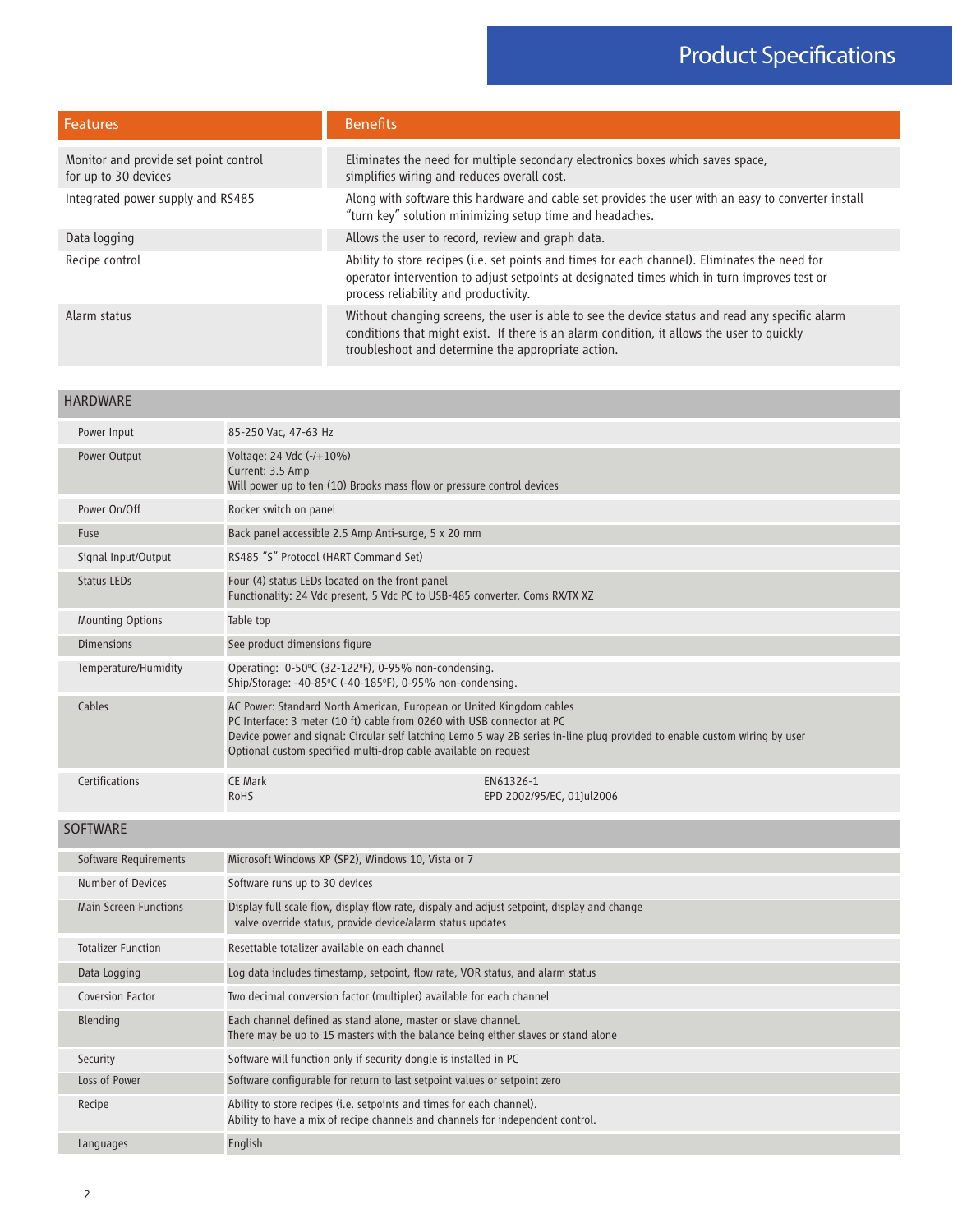## Product Dimensions



## Model Code

|     | <b>Code Description</b>                   | <b>Code Option</b> | <b>Option Description</b>             |  |
|-----|-------------------------------------------|--------------------|---------------------------------------|--|
| ι.  | <b>Base Model Code</b>                    | 0260               | Secondary electronics                 |  |
| II. | <b>Model Revision Level</b>               | A                  |                                       |  |
| Ш.  | Software Application                      | Α                  | None                                  |  |
|     |                                           | B                  | <b>Brooks Smart Interface</b>         |  |
| IV. | Software Distribution                     | Α                  | N/A (not applicable)                  |  |
|     |                                           | B                  | Software Download*                    |  |
|     |                                           |                    | CD Kit                                |  |
| V.  | Hardware Option                           | A                  | None                                  |  |
|     |                                           | B                  | 0260 Hardware                         |  |
| VI. | Power Cord for 0260 Hardware, 100-240 Vac | A                  | None                                  |  |
|     |                                           | B                  | North American power cord for 120 Vac |  |
|     |                                           |                    | European power cord for 220 Vac       |  |
|     |                                           | D                  | United Kingdom power cord for 220 Vac |  |

\*Customer must download software from the Brooks Instrument website (http://www.BrooksInstrument.com)

Sample Model Code

|      | <br>. | $-1$ |  |
|------|-------|------|--|
| 0260 |       |      |  |

Request a Quote